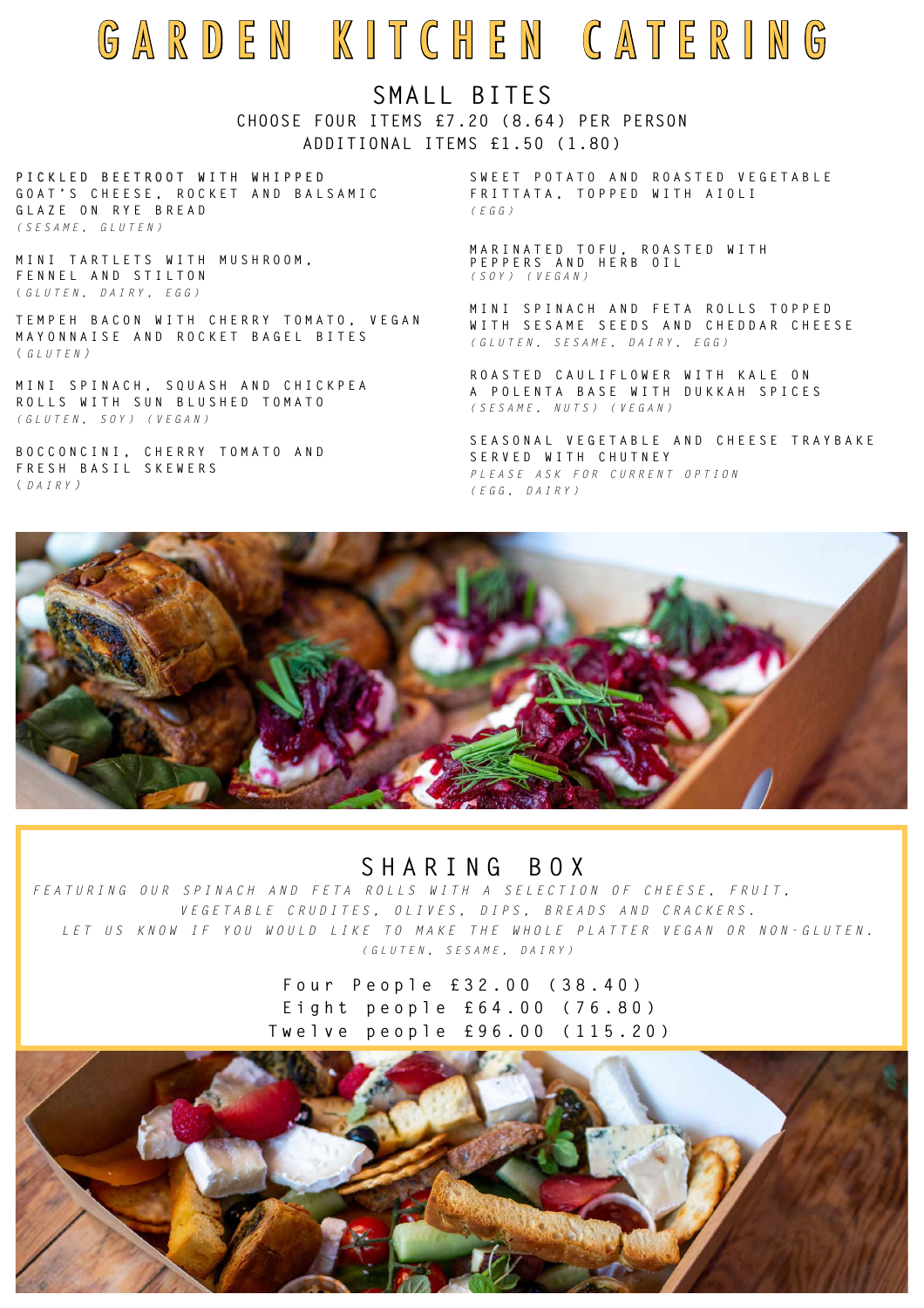## GARDEN KITCHEN CATERING **SALADS**

ONE SALAD £3.00 (3.60) • TWO SALADS £5.50 (6.75) • THREE SALADS £6.75 (8.10) P R I C E S A R E P E R P E R S O N A N D R E Q U I R E A M I N I M U M O R D E R O F 10 P E O P L E

R E D C A B B A G E A N D C A R R O T S L A W W I T H P U M P K I N **S E E D S A N D L E M O N D R E S S I N G**  *(SULPHATES)*

**R O A S T E D C A R R O T S A N D P A R S N I P S W I T H S E S A M E D R E S S I N G A N D F R E S H H E R B S** *(SESAME)*

R O A S T E D A U B E R G I N E , B U T T E R B E A N S , R A D I S H E S **A N D S P I N A C H W I T H A C R E A M Y S E S A M E D R E S S I N G**  *(SESAME)*

S L I C E D T O M A T O E S W I T H C U C U M B E R , R E D O N I O N , **CHICKPEAS AND FLAT LEAF PARSLEY**

B E E T R O O T W I T H R O A S T E D F E N N E L, F E T A C H E E S E **A N D B A B Y S P I N A C H**  *(DAIRY)*

ROASTED NEW POTATOES WITH COURGETTE, FLAT

C A R R O T S L A W W I T H T O A S T E D S E E D S , F R E S H **HERBS, SULTANAS AND LEMON DRESSING** *(SULPHATES)*

#### **L E A F P A R S L E Y & S U N B L U S H E D T O M A T O**  *(SULPHATES)*

**CUMIN ROASTED CAULIFLOWER WITH C H I C K P E A S A N D B A B Y S P I N A C H**  *(SESAME)*

**C O U S C O U S W I T H R O A S T E D V E G E T A B L E S , F E T A A N D F R E S H C O R I A N D E R**  *(GLUTEN, DAIRY)*

**N E W P O T A T O E S W I T H F R E S H H E R B D R E S S I N G O R L E M O N M A Y O N N A I S E**  *(EGGS- IN MAYO)*

**R O A S T E D B U T T E R N U T S Q U A S H W I T H P U Y L E N T I L S , S P I N A C H A N D F E T A C H E E S E**  *(DAIRY)*

**G R E E N B E A N S W I T H C U C U M B E R , P U L S E S ,** 

### **S L I C E D P E P P E R S A N D S W E E T V I N A I G R E T T E**  *(SULPHATES)*



## **POP IN FOR A CHAT OR DROP US AN EMAIL 82 MILL ROAD, CAMBRIDGE, CB1 2AS info@thegardenkitchencambridge.co.uk**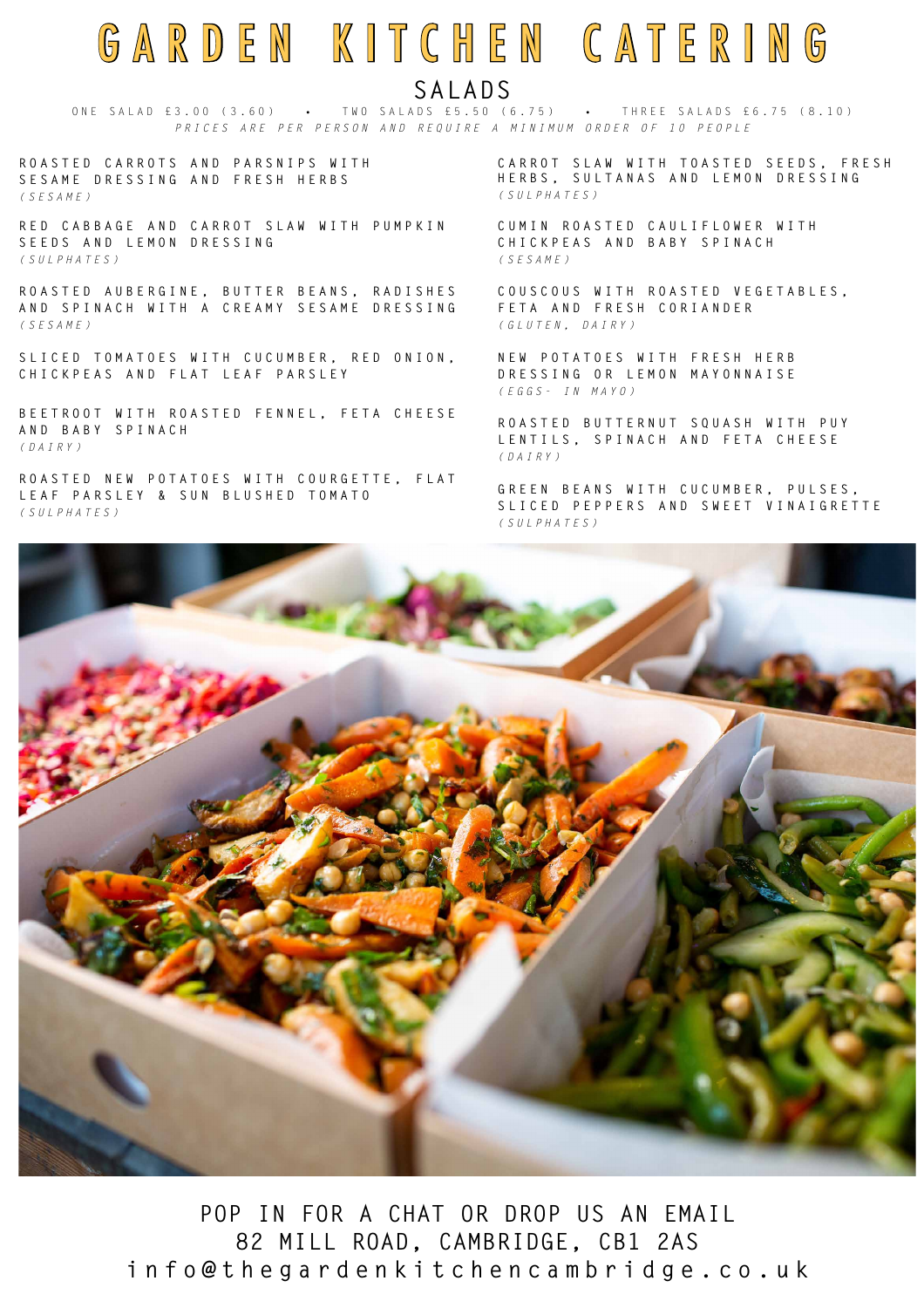## **SANDWICH BOX**

## **P L E A S E C H O O S E U P T O F O U R O P T I O N S**

### **LET US KNOW IF YOU REQUIRE NON GLUTEN BREAD**

**£ 6 ( 7 . 2 0 ) P E R P E R S O N .** 

### **8 PERSON MINIUMUM.**

**B eetroot and feta focaccia P ic k l ed beetroot with roc k et and feta cheese in rosemar y focaccia** ( *GLUTEN, DAIRY)*

**B u ttern u t s q u ash , red onion and brie R oasted s q u ash with brie and carame l ised red onion in r u stic who l emea l bag u ette** (SESAME, GLUTEN, DAIRY)

**R oasted v egetab l es with h u mm u s and fresh coriander r u stic who l emea l bag u ette** (SESAME, GLUTEN) (VEGAN)

**C o u rgette ribbons with feta cheese , h u mm u s fresh mint and roc k et in f l at bread** *(SESAME, GLUTEN, DAIRY)*



#### **V . L . T**

**S mo k ed tempeh bacon with tomato , v egan ma y o and roc k et in who l emea l bage l**  *( S E S A M E , G L U T E N ) ( V E G A N )* 

L A S A G N E S HEETS L A Y E R E D W ITH ROASTED VEGETABLES IN A RICH TOMATO SAUCE AND CREAMY BECHA-M E L, TOPPED WITH CHEESE. SERVED WITH ROASTED NEW POTATOES, HOUSE SALAD AND garl i c b read *( G l u t e n , D a i r y )* 

**B u ffa l o mo z z are l l a , cherr y tomatoes and roc k et with fresh basi l in rosemar y focaccia** ( *GLUTEN, DAIRY)*

**G ar l ic roasted s q u ash & a u bergine with goat ' s cheese and roc k et in who l emea l bag u ette**  ( S *ESAME, DAIRY,GLUTEN)*

**F l at bread with fa l afe l , h u mm u s , red cabbage s l aw , l ea v es and sweet chi l l i sa u ce**  ( S *ESAME, GLUTEN) (VEGAN)*

## GARDEN KITCHEN CATERING

#### **COOK AT HOME VEGETARIAN LASAGNE**

*£18 PER PERSON*

LENTIL AND BEAN CHILLI - SERVED WITH NACHOS, GUACAMOLE, SOUR CREAM (NOT VEGAN) AND GREEN SALAD

*(Dairy, Celery) (Vegan)*

*£15 PER PERSON*

**B O X O F 8 S P I N A C H , S Q U A S H A N D C H I C K P E A VEGAN SAUSAGE ROLLS** (Gluten, Soy) *£20*

**BOX OF 8 SPINACH AND FETA CHEESE ROLLS** (Gluten, Sesame, Dairy, Egg) £20

**ROASTED SWEET POTATO AND VEGETABLE TORTILLA** , £35 (WHOLE SERVES 8) R O A S T E D B U T T E R N U T S Q U A S H , S P I N A C H A N D S T I L T O N **GALETTE WITH ROSEMARY AND PUMPKIN SEED CRUST** *£35 (WHOLE SERVES 8)*



## **MAIN MEALS** U N P O R T I O N E D W I T H H E A T I N G I N S T R U C T I O N S